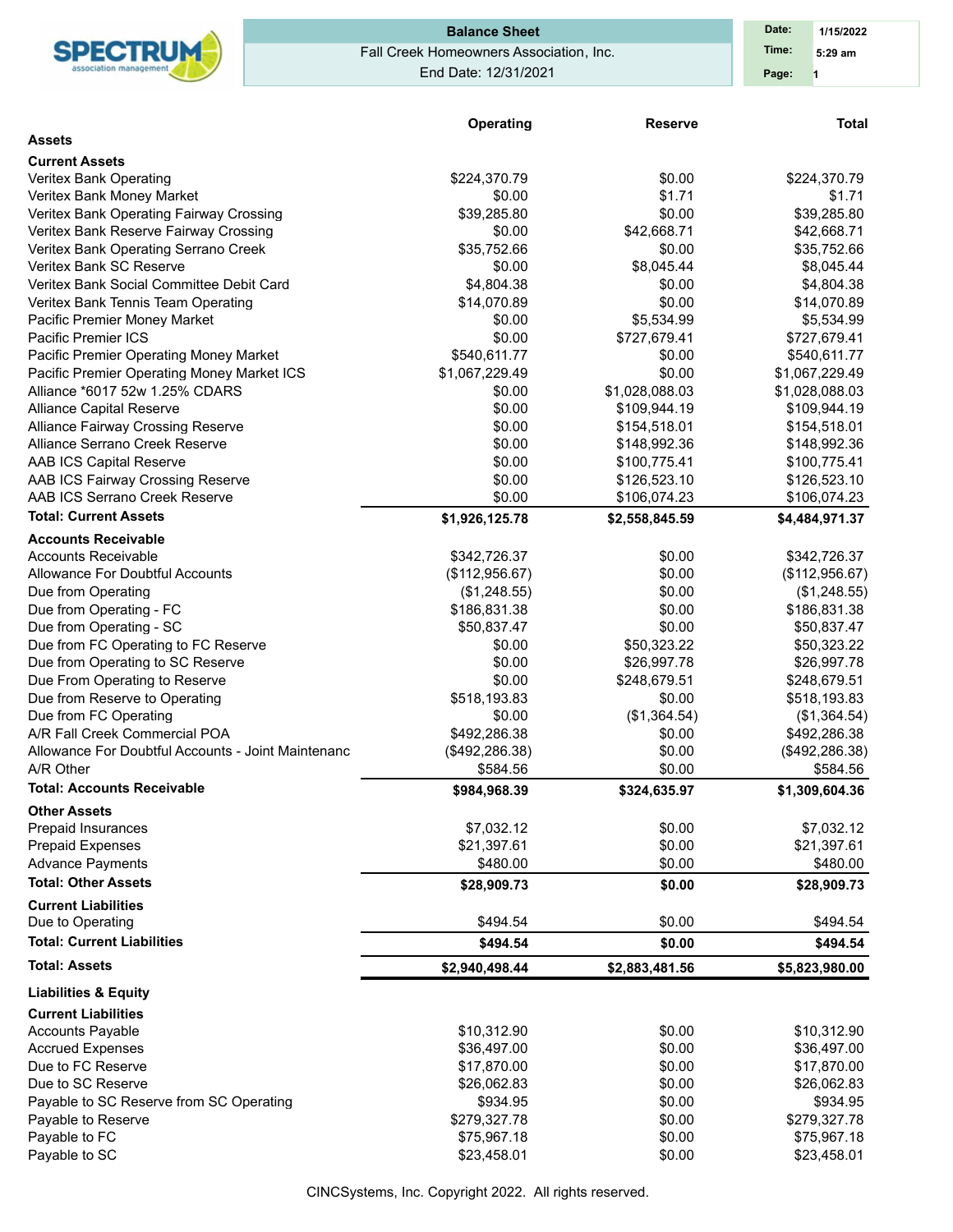| Fall Creek CSO - Enhancement Fee<br><b>Clubhouse Rental Deposits</b> | \$100,427.25<br>\$1,050.00 | \$0.00<br>\$0.00 | \$100,427.25<br>\$1,050.00 |
|----------------------------------------------------------------------|----------------------------|------------------|----------------------------|
| Deposits - ARC                                                       | \$69,357.92                | \$0.00           | \$69,357.92                |
| <b>Prepaid Assessments</b>                                           | \$1,373,221.08             | \$0.00           | \$1,373,221.08             |
| A/P Spectrum Collections                                             | \$39,310.98                | \$0.00           | \$39,310.98                |
| Fed Income Tax Payable                                               | \$1,172.00                 | \$0.00           | \$1,172.00                 |
| <b>Total: Current Liabilities</b>                                    | \$2,200,070.87             | \$518,193.83     | \$2,718,264.70             |
| <b>Equity</b>                                                        |                            |                  |                            |
| Retained Earnings - Operating Fund                                   | (\$83,329.63)              | \$0.00           | (\$83,329.63)              |
| Fairway Crossing Operating Fund                                      | \$209,821.57               | \$0.00           | \$209,821.57               |
| Serrano Creek Operating Fund                                         | \$70,271.38                | \$0.00           | \$70,271.38                |
| <b>Fairway Crossing Reserve Fund</b>                                 | \$0.00                     | \$162,107.35     | \$162,107.35               |
| Serrano Creek Reserve Fund                                           | \$0.00                     | \$214,054.95     | \$214,054.95               |
| Reserve Fund                                                         | \$0.00                     | \$1,812,758.72   | \$1,812,758.72             |
| <b>Total: Equity</b>                                                 | \$196,763.32               | \$2,188,921.02   | \$2,385,684.34             |
| <b>Total Net Income Gain / Loss</b>                                  | \$543,664.25               | \$176,366.71     | \$720,030.96               |
| <b>Total: Liabilities &amp; Equity</b>                               | \$2,940,498.44             | \$2,883,481.56   | \$5,823,980.00             |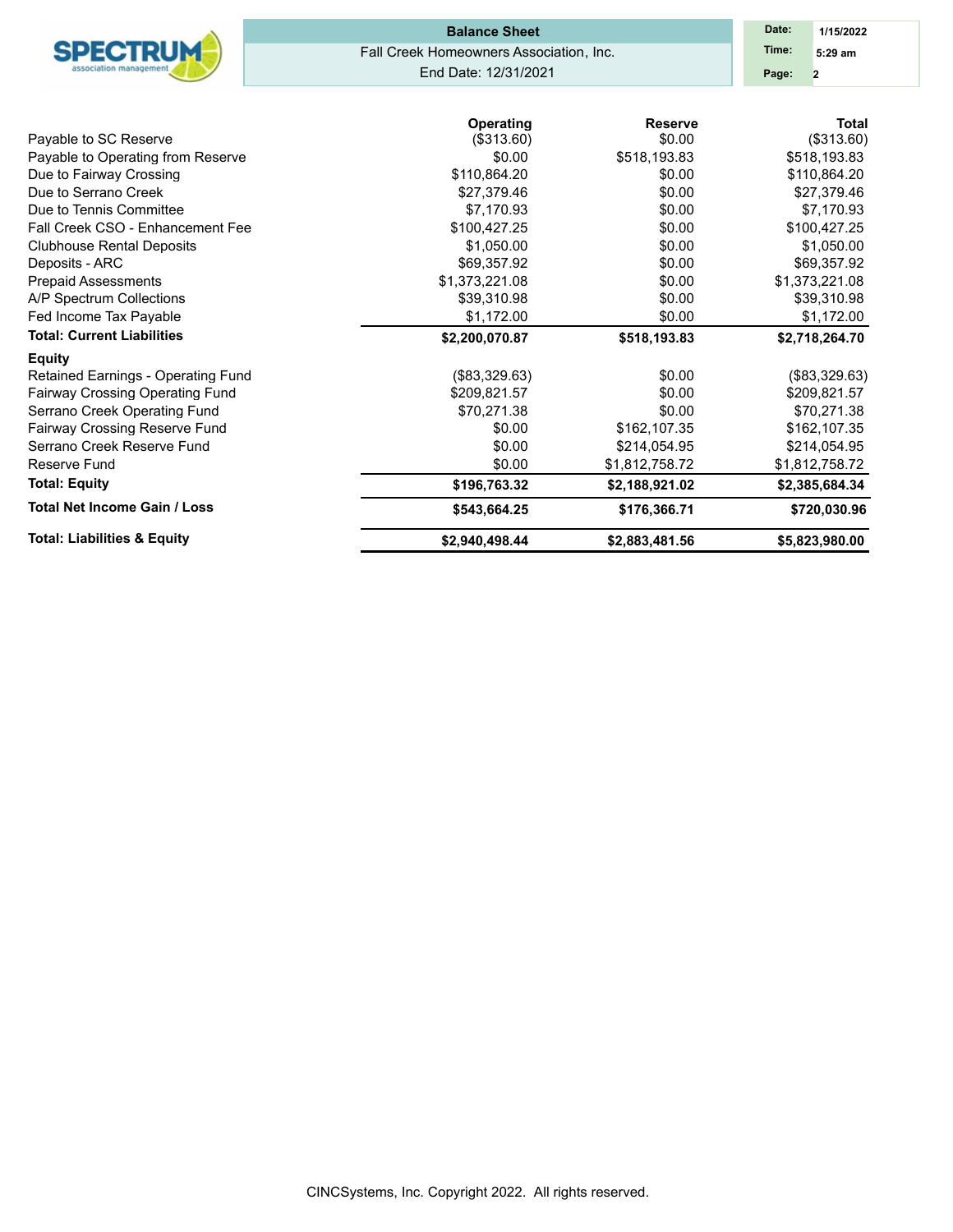

# **Income Statement**

Fall Creek Homeowners Association, Inc.

#### 12/31/2021

 **1 Time: 5:29 am 1/15/2022 Date: Page:**

|                                        |                | <b>Current Period</b> |                          |                | Annual                   |              |                |
|----------------------------------------|----------------|-----------------------|--------------------------|----------------|--------------------------|--------------|----------------|
| <b>Description</b>                     | <b>Actual</b>  | <b>Budget</b>         | Variance                 | <b>Actual</b>  | <b>Budget</b>            | Variance     | <b>Budget</b>  |
| <b>OPERATING INCOME</b>                |                |                       |                          |                |                          |              |                |
| Income                                 |                |                       |                          |                |                          |              |                |
| 4050-00 Interest Income - Operating    | \$15.99        | \$-                   | \$15.99                  | \$667.28       | $\mathsf{S}$ -           | \$667.28     | $\mathsf{S}$ - |
| 4110-00 Maintenance Assessment         | 231,118.33     | 239,709.13            | (8,590.80)               | 2,870,054.54   | 2,876,510.00             | (6,455.46)   | 2,876,510.00   |
| 4111-01 Fairway Crossing Assessment    | 7,816.74       | 7,875.00              | (58.26)                  | 93,800.00      | 94,500.00                | (700.00)     | 94,500.00      |
| 4111-02 Serrano Creek Assessment       | 13,770.00      | 4,830.00              | 8,940.00                 | 68,742.50      | 57,960.00                | 10,782.50    | 57,960.00      |
| 4115-00 Pro-rated Assessment           |                |                       |                          | 880.96         | $\overline{\phantom{a}}$ | 880.96       |                |
| 4117-00 Fall Creek Commercial/Comm     | $\blacksquare$ | 22,916.63             | (22, 916.63)             | 462,000.00     | 275,000.00               | 187.000.00   | 275,000.00     |
| Services - Shared                      |                |                       |                          |                |                          |              |                |
| 4120-00 Builder Assessment             | 45.42          |                       | 45.42                    | 106.05         |                          | 106.05       |                |
| 4135-00 Capital Improvement Fee        | 882.50         |                       | 882.50                   | 18,569.03      |                          | 18,569.03    |                |
| 4210-00 Late Fee Income                | 2,103.99       |                       | 2,103.99                 | 63,108.55      |                          | 63,108.55    |                |
| 4220-00 Fine Income                    | 750.00         |                       | 750.00                   | 2,800.00       | $\overline{\phantom{a}}$ | 2,800.00     |                |
| 4230-00 Gate Entry Access Income       |                |                       |                          | 850.00         |                          | 850.00       |                |
| 4230-01 Gate Entry Access Income - FC  |                |                       |                          | 50.00          |                          | 50.00        |                |
| 4230-02 Gate Entry Access Income - SC  |                |                       |                          | 200.00         |                          | 200.00       |                |
| 4235-00 Amenity Access Income          |                |                       |                          | 3,533.00       | $\overline{\phantom{a}}$ | 3,533.00     |                |
| 4236-00 Clubhouse Rental and Cleaning  | (500.00)       | 1,666.63              | (2, 166.63)              | 540.00         | 20,000.00                | (19,460.00)  | 20,000.00      |
| 4237-00 Clubhouse Rental               | 550.00         |                       | 550.00                   | 5,000.00       | ÷,                       | 5,000.00     |                |
| 4238-00 Clubhouse Rental - Officer Fee |                |                       | $\sim$                   | (240.00)       | $\overline{\phantom{a}}$ | (240.00)     |                |
|                                        | 27,979.60      | 27,979.62             | (0.02)                   | 335,755.20     | 335,755.00               | 0.20         | 335,755.00     |
| 4240-00 Security Reimbursement - WCID  |                |                       |                          |                |                          |              |                |
| 96                                     |                |                       | 5,225.00                 |                |                          | 62,621.29    |                |
| 4251-00 Allowance for Delinguent       |                | (5,225.00)            |                          | (78.71)        | (62,700.00)              |              | (62,700.00)    |
| Assessments 5%                         |                |                       | 218.65                   |                |                          |              |                |
| 4265-00 Tennis Income                  | 1,052.02       | 833.37                |                          | 21,137.68      | 10,000.00                | 11,137.68    | 10,000.00      |
| 4400-00 Misc. Income                   | 112,290.00     |                       | 112,290.00               | 133,140.00     |                          | 133,140.00   |                |
| <b>Total Income</b>                    | \$397,874.59   | \$300,585.38          | \$97,289.21              | \$4,080,616.08 | \$3,607,025.00           | \$473,591.08 | \$3,607,025.00 |
| <b>Total OPERATING INCOME</b>          | \$397,874.59   | \$300,585.38          | \$97,289.21              | \$4,080,616.08 | \$3,607,025.00           | \$473,591.08 | \$3,607,025.00 |
| <b>OPERATING EXPENSE</b>               |                |                       |                          |                |                          |              |                |
| <b>General Maintenance</b>             |                |                       |                          |                |                          |              |                |
| 5110-00 General Maint./Repairs         | 1,800.00       | 7,083.37              | 5,283.37                 | 71,759.56      | 85,000.00                | 13,240.44    | 85,000.00      |
| 5110-01 General Maint./Repairs - FC    | 1,217.81       | 416.63                | (801.18)                 | 3,297.59       | 5,000.00                 | 1,702.41     | 5,000.00       |
| 5110-02 General Maint./Repairs - SC    |                | 166.63                | 166.63                   | 3,457.32       | 2,000.00                 | (1,457.32)   | 2,000.00       |
| 5111-00 Lighting Repair & Maintenance  | 6,620.00       | 2,291.63              | (4,328.37)               | 55,709.93      | 27,500.00                | (28, 209.93) | 27,500.00      |
| 5140-00 Landscape Maintenance          | 81,591.30      | 81,666.63             | 75.33                    | 989,376.02     | 980,000.00               | (9,376.02)   | 980,000.00     |
| Contract                               |                |                       |                          |                |                          |              |                |
|                                        |                | 16,666.63             | 16,666.63                | 209,004.66     | 200,000.00               | (9,004.66)   | 200,000.00     |
| 5145-00 Landscape Extras &             |                |                       |                          |                |                          |              |                |
| Improvement                            |                | 833.37                | 833.37                   | 1,813.19       | 10,000.00                | 8,186.81     | 10,000.00      |
| 5145-01 Landscape Extras &             |                |                       |                          |                |                          |              |                |
| Improvement - FC                       |                |                       |                          |                |                          |              |                |
| 5145-02 Landscape Extras &             |                | 541.63                | 541.63                   | 5,742.66       | 6,500.00                 | 757.34       | 6,500.00       |
| Improvement - SC                       |                |                       |                          |                |                          |              |                |
| 5150-00 Irrigation Maint/ Repairs      | 535.10         | 6,250.00              | 5,714.90                 | 37,281.79      | 75,000.00                | 37,718.21    | 75,000.00      |
| 5151-00 Irrigation Maint/ Repairs - SC |                | 416.63                | 416.63                   | 2,239.53       | 5,000.00                 | 2,760.47     | 5,000.00       |
| 5152-00 Irrigation Maint/ Repairs - FC |                | 416.63                | 416.63                   | 2,198.43       | 5,000.00                 | 2,801.57     | 5,000.00       |
| 5155-00 Fence Maintenance & Repair     |                | 4,166.63              | 4,166.63                 | 40,660.35      | 50,000.00                | 9,339.65     | 50,000.00      |
| 5156-00 Fence Maintenance/Repair- FC   |                | 833.37                | 833.37                   | 297.69         | 10,000.00                | 9,702.31     | 10,000.00      |
| 5157-00 Fence Maintenance/Repairs- SC  |                | 166.63                | 166.63                   | 297.69         | 2,000.00                 | 1,702.31     | 2,000.00       |
| 5160-00 Cleaning Services              | 1,674.10       | 2,083.37              | 409.27                   | 22,008.88      | 25,000.00                | 2,991.12     | 25,000.00      |
| 5170-00 Site Signs                     |                |                       | $\overline{\phantom{a}}$ | 2,643.70       | $\overline{\phantom{a}}$ | (2,643.70)   |                |
| 5175-00 Sign Maintenance               |                |                       |                          | 1,203.42       | $\overline{\phantom{a}}$ | (1,203.42)   |                |
| 5180-00 Pest Control                   |                | 1,000.00              | 1,000.00                 | 6,477.76       | 12,000.00                | 5,522.24     | 12,000.00      |
| <b>Total General Maintenance</b>       | \$93,438.31    | \$124,999.78          | \$31,561.47              | \$1,455,470.17 | \$1,500,000.00           | \$44,529.83  | \$1,500,000.00 |
| <b>Utilities</b>                       |                |                       |                          |                |                          |              |                |
| 5220-00 Water / Sewer                  | 14,437.83      | 16,000.00             | 1,562.17                 | 194,341.30     | 192,000.00               | (2,341.30)   | 192,000.00     |
| 5230-00 Streetlight Electric           | 17,787.92      | 20,000.00             | 2,212.08                 | 212,780.98     | 240,000.00               | 27,219.02    | 240,000.00     |
| 5240-00 Telephone                      | 1,963.76       | 250.00                | (1,713.76)               | 8,587.92       | 3,000.00                 | (5,587.92)   | 3,000.00       |
| 5240-01 Telephone - FC                 | 397.72         | 325.00                | (72.72)                  | 4,697.41       | 3,900.00                 | (797.41)     | 3,900.00       |
| 5240-02 Telephone - SC                 | 322.49         | 333.37                | 10.88                    | 3,945.11       | 4,000.00                 | 54.89        | 4,000.00       |
| 5250-00 Gas Service                    | 446.23         | 333.37                | (112.86)                 | 3,591.05       | 4,000.00                 | 408.95       | 4,000.00       |
|                                        |                |                       |                          |                |                          |              |                |
|                                        |                |                       |                          |                |                          |              |                |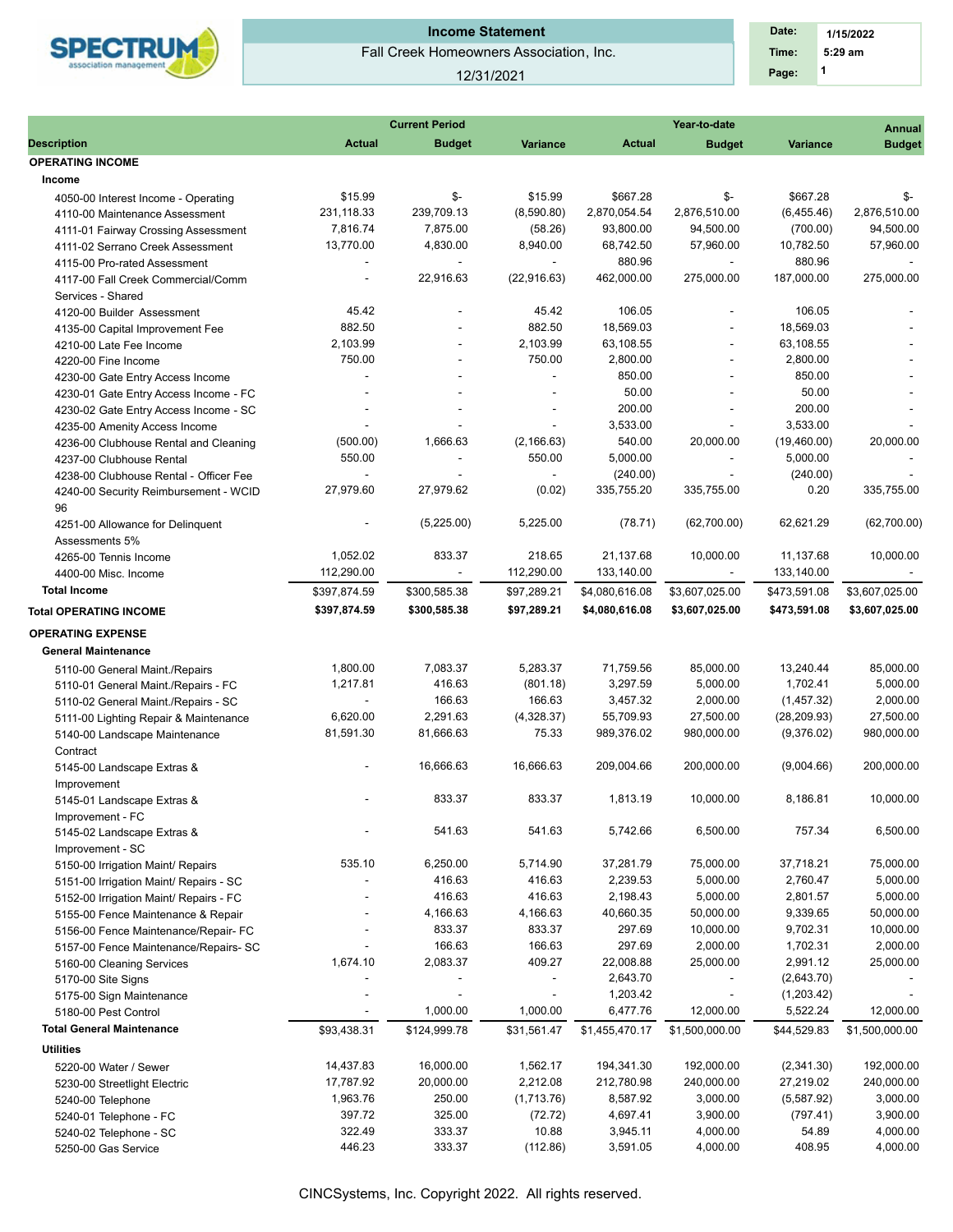

# Fall Creek Homeowners Association, Inc. **Income Statement**

#### 12/31/2021

| Date: | 1/15/2022 |  |
|-------|-----------|--|
| Time: | $5:29$ am |  |
| Page: | 2         |  |

|                                                        |                       | <b>Current Period</b> |                            | Year-to-date<br><b>Annual</b> |                             |                             |                        |  |  |
|--------------------------------------------------------|-----------------------|-----------------------|----------------------------|-------------------------------|-----------------------------|-----------------------------|------------------------|--|--|
| <b>Description</b>                                     | <b>Actual</b>         | <b>Budget</b>         | <b>Variance</b>            | <b>Actual</b>                 | <b>Budget</b>               | <b>Variance</b>             | <b>Budget</b>          |  |  |
| 5260-00 Cable TV                                       | \$123.62              | \$108.37              | (\$15.25)                  | \$1,577.18                    | \$1,300.00                  | (\$277.18)                  | \$1,300.00             |  |  |
| 5270-00 Trash Collection                               | 381.30                | 408.37                | 27.07                      | 4,098.39                      | 4,900.00                    | 801.61                      | 4,900.00               |  |  |
| <b>Total Utilities</b>                                 | \$35,860.87           | \$37,758.48           | \$1,897.61                 | \$433.619.34                  | \$453,100.00                | \$19,480.66                 | \$453,100.00           |  |  |
| Administrative                                         |                       |                       |                            |                               |                             |                             |                        |  |  |
| 5310-00 General Administrative                         | 2,334.03              | 4,166.63              | 1,832.60                   | 65,380.50                     | 50,000.00                   | (15,380.50)                 | 50,000.00              |  |  |
| 5311-00 Meeting Expense                                | 309.97                | 375.00                | 65.03                      | 5,863.97                      | 4,500.00                    | (1,363.97)                  | 4,500.00               |  |  |
| 5325-00 Storage Fees                                   | 216.00                | 125.00                | (91.00)                    | 3,211.39                      | 1,500.00                    | (1,711.39)                  | 1,500.00               |  |  |
| 5335-00 Internet/Web Services                          | 4,824.47              | 2,583.37              | (2, 241.10)                | 36,618.77                     | 31,000.00                   | (5,618.77)                  | 31,000.00              |  |  |
| 5370-00 Licenses/Fees/Permits                          |                       |                       |                            | 1,388.94                      | $\mathcal{L}_{\mathcal{A}}$ | (1,388.94)                  |                        |  |  |
| 5380-00 Contributions/Donations                        | $\blacksquare$        | 833.37                | 833.37                     | 6,720.00                      | 10,000.00                   | 3,280.00                    | 10,000.00              |  |  |
| <b>Total Administrative</b>                            | \$7,684.47            | \$8,083.37            | \$398.90                   | \$119,183.57                  | \$97,000.00                 | (\$22,183.57)               | \$97,000.00            |  |  |
| <b>Professional Services</b>                           |                       |                       |                            |                               |                             |                             |                        |  |  |
|                                                        | 10,862.54             | 14,230.00             | 3,367.46                   | 170,836.91                    | 170,760.00                  | (76.91)                     | 170,760.00             |  |  |
| 5410-00 Management Fee<br>5420-00 Audit                |                       | 625.00                | 625.00                     | 6,200.00                      | 7,500.00                    | 1,300.00                    | 7,500.00               |  |  |
| 5425-00 Tax Preparation                                |                       | 41.63                 | 41.63                      |                               | 500.00                      | 500.00                      | 500.00                 |  |  |
|                                                        | 4.249.33              | 1,250.00              | (2,999.33)                 | 7,219.33                      | 15,000.00                   | 7,780.67                    | 15,000.00              |  |  |
| 5430-00 Legal<br>5450-00 Pool/Rec. Ctr. Administration | 2,040.00              | 2,083.37              | 43.37                      | 24,480.00                     | 25,000.00                   | 520.00                      | 25,000.00              |  |  |
| <b>Total Professional Services</b>                     |                       |                       |                            |                               |                             |                             |                        |  |  |
|                                                        | \$17,151.87           | \$18,230.00           | \$1,078.13                 | \$208,736.24                  | \$218,760.00                | \$10,023.76                 | \$218,760.00           |  |  |
| <b>Insurance &amp; Taxes</b>                           |                       |                       |                            |                               |                             |                             |                        |  |  |
| 5540-00 Insurance Expense                              | 7,067.91              | 16,666.63             | 9,598.72                   | 104,163.34                    | 200,000.00                  | 95,836.66                   | 200,000.00             |  |  |
| 5550-00 Taxes                                          | 96.77                 | 583.37                | 486.60                     | 2,659.48                      | 7,000.00                    | 4,340.52                    | 7,000.00               |  |  |
| <b>Total Insurance &amp; Taxes</b>                     | \$7,164.68            | \$17,250.00           | \$10,085.32                | \$106,822.82                  | \$207.000.00                | \$100,177.18                | \$207,000.00           |  |  |
| <b>Lake Maintenance</b>                                |                       |                       |                            |                               |                             |                             |                        |  |  |
| 5620-00 Lake Maintenance                               | 1,344.90              | 1,750.00              | 405.10                     | 23,421.54                     | 21,000.00                   | (2,421.54)                  | 21,000.00              |  |  |
| 5620-01 Lake Maintenance - FC                          | 1,387.14              | 1,291.63              | (95.51)                    | 14,523.22                     | 15,500.00                   | 976.78                      | 15,500.00              |  |  |
| 5620-02 Lake Maintenance - SC                          | 954.08                | 1,291.63              | 337.55                     | 12,018.01                     | 15,500.00                   | 3,481.99                    | 15,500.00              |  |  |
| <b>Total Lake Maintenance</b>                          | \$3,686.12            | \$4,333.26            | \$647.14                   | \$49,962.77                   | \$52,000.00                 | \$2,037.23                  | \$52,000.00            |  |  |
| <b>Security Expense</b>                                |                       |                       |                            |                               |                             |                             |                        |  |  |
| 5750-00 Patrol Services                                | 37,184.00             | 37,666.63             | 482.63                     | 484,009.77                    | 452,000.00                  | (32,009.77)                 | 452,000.00             |  |  |
| 5760-00 Alarm Monitoring                               |                       | 37.50                 | 37.50                      | 10.00                         | 450.00                      | 440.00                      | 450.00                 |  |  |
| 5770-00 False Alarms                                   |                       | 108.37                | 108.37                     | 750.00                        | 1,300.00                    | 550.00                      | 1,300.00               |  |  |
| <b>Total Security Expense</b>                          | \$37,184.00           | \$37,812.50           | \$628.50                   | \$484,769.77                  | \$453,750.00                | (\$31,019.77)               | \$453,750.00           |  |  |
|                                                        |                       |                       |                            |                               |                             |                             |                        |  |  |
| <b>Committees</b>                                      | 699.19                |                       | 3,467.44                   |                               |                             |                             |                        |  |  |
| 5810-00 Community Events                               |                       | 4,166.63              |                            | 59,137.39                     | 50,000.00                   | (9, 137.39)                 | 50,000.00              |  |  |
| 5815-00 Tennis Coach Payments                          | 2,380.00<br>26,406.68 | 833.37<br>3,250.00    | (1,546.63)<br>(23, 156.68) | 23,633.98<br>53,472.38        | 10,000.00<br>39,000.00      | (13,633.98)<br>(14, 472.38) | 10,000.00<br>39,000.00 |  |  |
| 5820-00 YOM & Christmas Decorations                    |                       |                       |                            | 42,501.49                     | $\overline{\phantom{a}}$    | (42, 501.49)                |                        |  |  |
| 5830-00 Parks and Trails Committee                     |                       | 675.00                | 675.00                     | 1,044.02                      | 8,100.00                    | 7,055.98                    | 8,100.00               |  |  |
| 5845-00 Crime Watch Committee                          |                       |                       |                            | 3,104.92                      |                             | (3, 104.92)                 |                        |  |  |
| 5850-00 National Night Out                             |                       | 833.37                | 833.37                     | 5,104.70                      | 10,000.00                   | 4,895.30                    | 10,000.00              |  |  |
| 5855-00 Marketing Committee                            |                       | 104.13                | 104.13                     | 2,240.78                      | 1,250.00                    | (990.78)                    | 1,250.00               |  |  |
| 5865-00 Welcome Committee                              |                       |                       |                            |                               |                             |                             |                        |  |  |
| <b>Total Committees</b>                                | \$29,485.87           | \$9,862.50            | (\$19,623.37)              | \$190,239.66                  | \$118,350.00                | (\$71,889.66)               | \$118,350.00           |  |  |
| <b>Entry Maintenance</b>                               |                       |                       |                            |                               |                             |                             |                        |  |  |
| 6010-01 Entry Gate Maintenance - FC                    | 416.77                | 1,250.00              | 833.23                     | 20,728.84                     | 15,000.00                   | (5,728.84)                  | 15,000.00              |  |  |
| 6010-02 Entry Gate Maintenance - SC                    | 928.79                | 833.37                | (95.42)                    | 4,024.77                      | 10,000.00                   | 5,975.23                    | 10,000.00              |  |  |
| 6020-00 Street Cleaning- FC                            |                       | 125.00                | 125.00                     |                               | 1,500.00                    | 1,500.00                    | 1,500.00               |  |  |
| 6030-00 Street Cleaning- SC                            |                       | 100.00                | 100.00                     |                               | 1,200.00                    | 1,200.00                    | 1,200.00               |  |  |
| 6050-01 Private Street Maintenance - FC                |                       | 83.37                 | 83.37                      | 119.08                        | 1,000.00                    | 880.92                      | 1,000.00               |  |  |
| 6050-02 Private Street Maintenance - SC                |                       | 83.37                 | 83.37                      | $\overline{\phantom{a}}$      | 1,000.00                    | 1,000.00                    | 1,000.00               |  |  |
| <b>Total Entry Maintenance</b>                         | \$1,345.56            | \$2,475.11            | \$1,129.55                 | \$24,872.69                   | \$29,700.00                 | \$4,827.31                  | \$29,700.00            |  |  |
| Pool                                                   |                       |                       |                            |                               |                             |                             |                        |  |  |
| 6125-00 Pool Maint/ Repair                             | 948.96                | 5,833.37              | 4,884.41                   | 50,395.04                     | 70,000.00                   | 19,604.96                   | 70,000.00              |  |  |
| 6130-00 Extra Lifeguards                               |                       |                       |                            | 450.00                        |                             | (450.00)                    |                        |  |  |
| 6135-00 Pool Management                                | 2,441.04              | 11,916.63             | 9,475.59                   | 185,955.62                    | 143,000.00                  | (42, 955.62)                | 143,000.00             |  |  |
| <b>Total Pool</b>                                      | \$3,390.00            | \$17,750.00           | \$14,360.00                | \$236,800.66                  | \$213,000.00                | (\$23,800.66)               | \$213,000.00           |  |  |
| <b>Amenity Center</b>                                  |                       |                       |                            |                               |                             |                             |                        |  |  |
| 6220-00 Electrical Repairs - Amenity<br>Center         |                       | 83.37                 | 83.37                      |                               | 1,000.00                    | 1,000.00                    | 1,000.00               |  |  |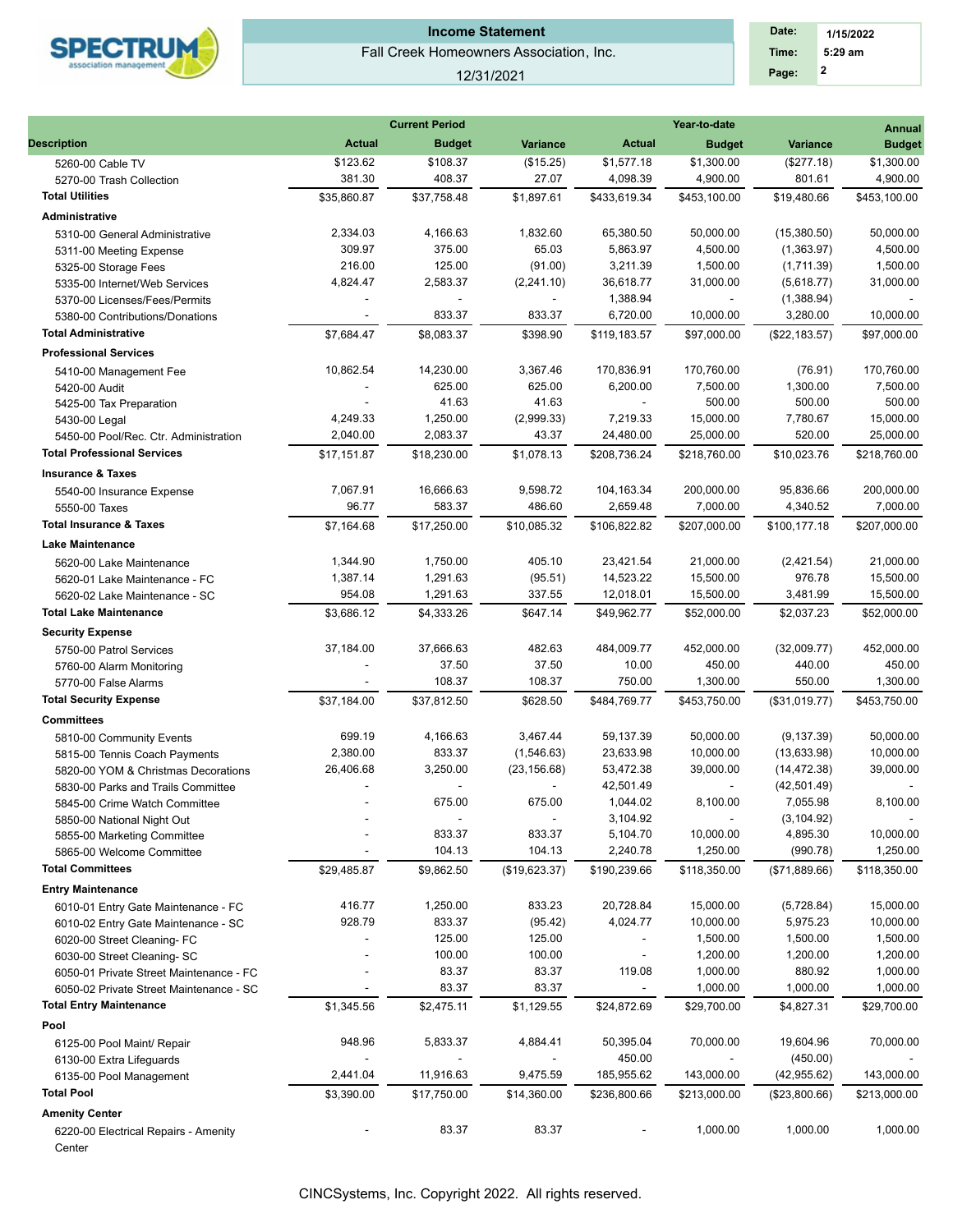

# Fall Creek Homeowners Association, Inc. **Income Statement**

#### 12/31/2021

| Date: | 1/15/2022 |  |
|-------|-----------|--|
| Time: | $5:29$ am |  |
| Page: | 3         |  |

|                                        |                          | <b>Current Period</b> |                 |                | Annual         |              |                |
|----------------------------------------|--------------------------|-----------------------|-----------------|----------------|----------------|--------------|----------------|
| <b>Description</b>                     | <b>Actual</b>            | <b>Budget</b>         | <b>Variance</b> | <b>Actual</b>  | <b>Budget</b>  | Variance     | <b>Budget</b>  |
| 6225-00 Amenity Access Repairs         | \$-                      | \$83.37               | \$83.37         | \$519.60       | \$1,000.00     | \$480.40     | \$1,000.00     |
| 6230-00 Clubhouse Supplies             | 313.51                   | 1,250.00              | 936.49          | 4,705.36       | 15,000.00      | 10,294.64    | 15,000.00      |
| 6232-00 Clubhouse Rental - Officer Fee |                          |                       |                 | 813.20         |                | (813.20)     |                |
| 6235-00 Fitness Center Expense         | 21.32                    | 1,833.37              | 1,812.05        | 6,014.24       | 22,000.00      | 15,985.76    | 22,000.00      |
| 6241-00 Key Fob Expense- FC            |                          | 83.37                 | 83.37           | 584.55         | 1,000.00       | 415.45       | 1,000.00       |
| 6242-00 Key Fob Expense- SC            | $\sim$                   | 100.00                | 100.00          | 434.55         | 1,200.00       | 765.45       | 1,200.00       |
| 6250-00 Playground Repair &            | $\overline{\phantom{a}}$ | 1,250.00              | 1,250.00        | 32,262.90      | 15,000.00      | (17, 262.90) | 15,000.00      |
| Maintenance                            |                          |                       |                 |                |                |              |                |
| 6255-00 Tennis Court Repair &          | 650.00                   | 833.37                | 183.37          | 12,139.74      | 10,000.00      | (2, 139.74)  | 10,000.00      |
| Maintenance                            |                          |                       |                 |                |                |              |                |
| <b>Total Amenity Center</b>            | \$984.83                 | \$5,516.85            | \$4,532.02      | \$57,474.14    | \$66,200.00    | \$8,725.86   | \$66,200.00    |
| <b>Other Expense</b>                   |                          |                       |                 |                |                |              |                |
| 6300-00 Transfer to Reserve            |                          | 13,500.38             | 13,500.38       | -              | 162,005.00     | 162,005.00   | 162,005.00     |
| 6300-01 Transfer to Reserve - FC       | 115,000.00               | 2,216.63              | (112, 783.37)   | 115,000.00     | 26,600.00      | (88,400.00)  | 26,600.00      |
| 6300-02 Transfer to Reserve - SC       | 54,000.00                | 796.63                | (53, 203.37)    | 54,000.00      | 9,560.00       | (44, 440.00) | 9,560.00       |
| <b>Total Other Expense</b>             | \$169,000.00             | \$16,513.64           | (\$152,486.36)  | \$169,000.00   | \$198,165.00   | \$29,165.00  | \$198,165.00   |
| <b>Total OPERATING EXPENSE</b>         | \$406,376.58             | \$300,585.49          | (\$105,791.09)  | \$3,536,951.83 | \$3,607,025.00 | \$70,073.17  | \$3,607,025.00 |
| Net Income:                            | (\$8,501.99)             | (\$0.11)              | (\$8,501.88)    | \$543,664.25   | \$0.00         | \$543,664.25 | \$0.00         |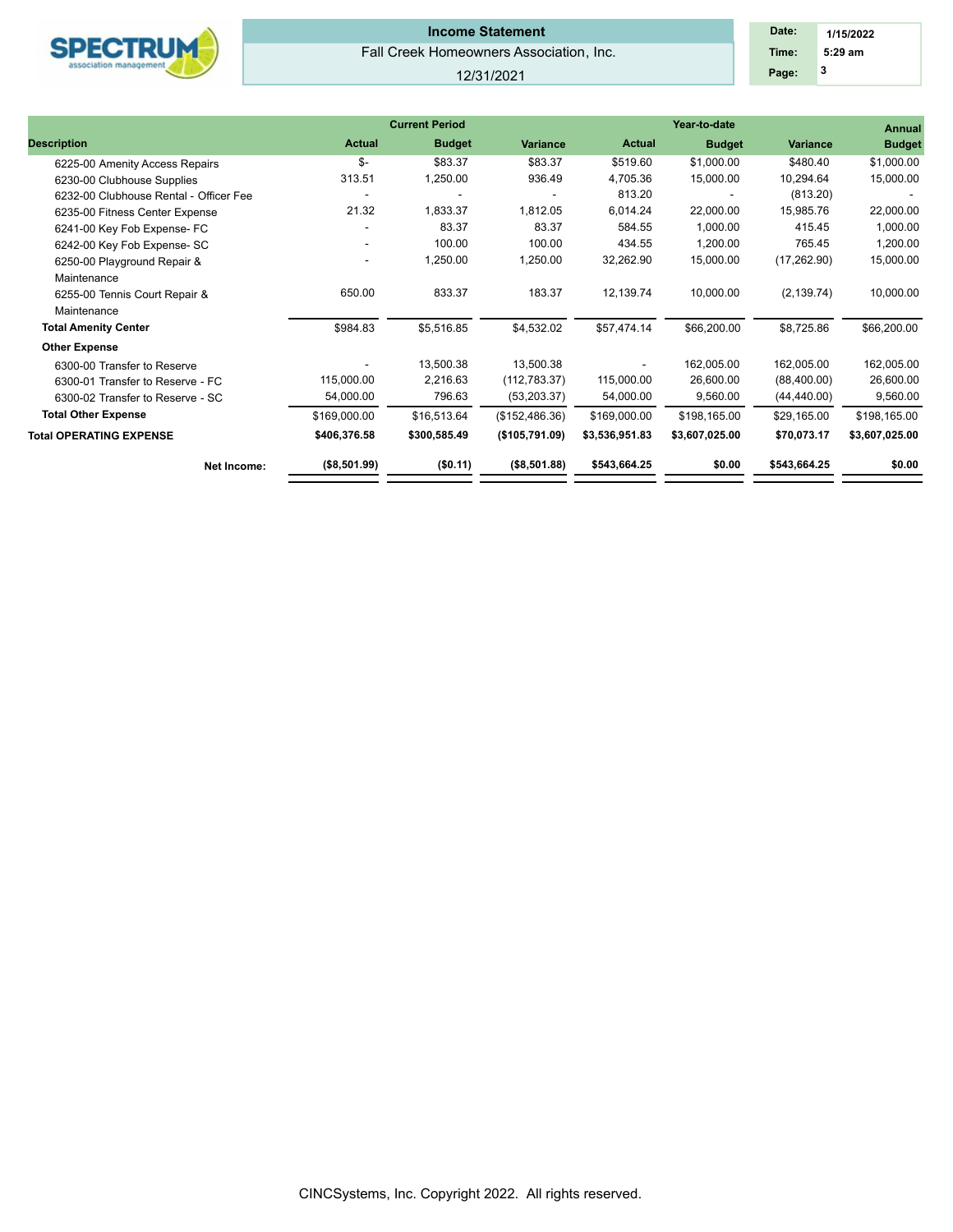

## Fall Creek Homeowners Association, Inc. **Income Statement**

#### 12/31/2021

 **4 Time: 5:29 am 1/15/2022 Date: Page:**

|                                       |               | <b>Current Period</b>    |              |               | Year-to-date             |                 | <b>Annual</b> |  |
|---------------------------------------|---------------|--------------------------|--------------|---------------|--------------------------|-----------------|---------------|--|
| <b>Description</b>                    | <b>Actual</b> | <b>Budget</b>            | Variance     | <b>Actual</b> | <b>Budget</b>            | <b>Variance</b> | <b>Budget</b> |  |
| <b>RESERVE INCOME</b>                 |               |                          |              |               |                          |                 |               |  |
| Income                                |               |                          |              |               |                          |                 |               |  |
| 4050-90 Interest Income - Reserve FC  | \$23.09       | \$-                      | \$23.09      | \$359.73      | \$-                      | \$359.73        | \$-           |  |
| 4050-95 Interest Income - Reserve SC  | 26.18         |                          | 26.18        | 563.58        |                          | 563.58          |               |  |
| 4050-99 Interest Income - Reserve     | 469.45        |                          | 469.45       | 6,835.99      |                          | 6,835.99        |               |  |
| <b>Total Income</b>                   | \$518.72      | \$-                      | \$518.72     | \$7,759.30    | \$-                      | \$7,759.30      | \$-           |  |
| Income                                |               |                          |              |               |                          |                 |               |  |
| 4236-90 Contribution to Reserves - FC | 115,000.00    | ٠                        | 115,000.00   | 115,000.00    |                          | 115,000.00      |               |  |
| 4236-95 Contribution to Reserves - SC | 54,000.00     | $\overline{\phantom{a}}$ | 54,000.00    | 54,000.00     | $\overline{\phantom{a}}$ | 54,000.00       |               |  |
| <b>Total Income</b>                   | \$169,000.00  | \$-                      | \$169,000.00 | \$169,000.00  | \$-                      | \$169,000.00    | \$-           |  |
| <b>Total RESERVE INCOME</b>           | \$169,518.72  | \$-                      | \$169,518.72 | \$176,759.30  | \$-                      | \$176,759.30    | \$-           |  |
| <b>RESERVE EXPENSE</b>                |               |                          |              |               |                          |                 |               |  |
| <b>Reserve Expenses</b>               |               |                          |              |               |                          |                 |               |  |
| 6530-99 MR&R Gate Repairs             | 392.59        |                          | (392.59)     | 392.59        |                          | (392.59)        |               |  |
| <b>Total Reserve Expenses</b>         | \$392.59      | \$-                      | (\$392.59)   | \$392.59      | \$-                      | (\$392.59)      | \$-           |  |
| <b>Total RESERVE EXPENSE</b>          | \$392.59      | \$-                      | (\$392.59)   | \$392.59      | \$-                      | (\$392.59)      | \$-           |  |
| <b>Net Reserve:</b>                   | \$169,126.13  | \$0.00                   | \$169,126.13 | \$176,366.71  | \$0.00                   | \$176,366.71    | \$0.00        |  |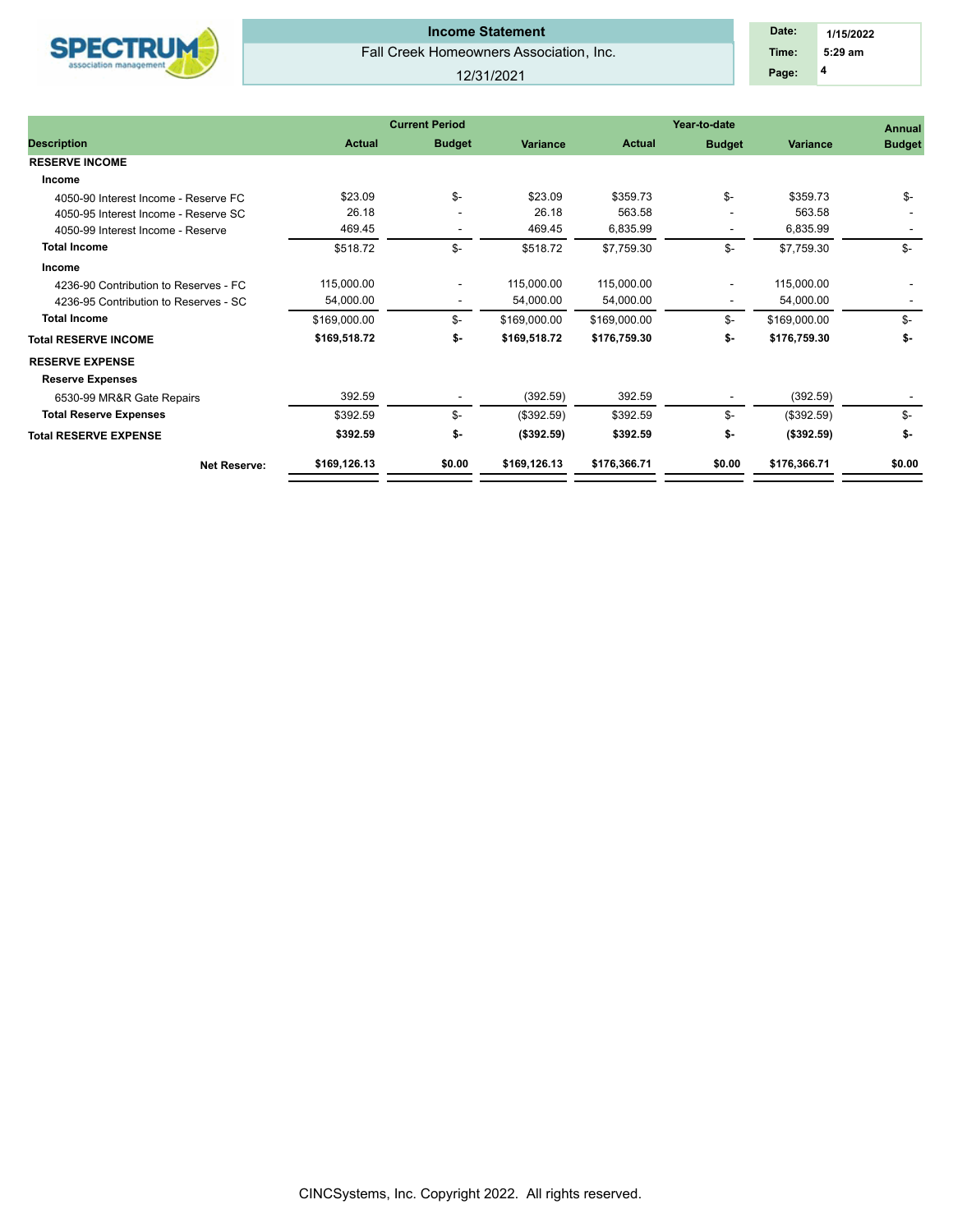

| <b>Account</b>                                                                          | Januarv                  | <b>February</b> | <b>March</b>             | <b>April</b>             | May                      | June       | July       |                          | <b>August September</b> | <b>October</b> | <b>November</b> | <b>December</b> | <b>Total</b> |
|-----------------------------------------------------------------------------------------|--------------------------|-----------------|--------------------------|--------------------------|--------------------------|------------|------------|--------------------------|-------------------------|----------------|-----------------|-----------------|--------------|
| <b>OPERATING INCOME</b>                                                                 |                          |                 |                          |                          |                          |            |            |                          |                         |                |                 |                 |              |
| Income                                                                                  |                          |                 |                          |                          |                          |            |            |                          |                         |                |                 |                 |              |
| 4050-00 Interest Income -                                                               | \$141.52                 | \$147.81        | \$99.67                  | \$45.49                  | \$49.93                  | \$41.39    | \$41.64    | \$30.91                  | \$23.80                 | \$16.65        | \$12.48         | \$15.99         | \$667.28     |
| Operating                                                                               |                          |                 |                          |                          |                          |            |            |                          |                         |                |                 |                 |              |
| 4110-00 Maintenance                                                                     | 239,890.83               | 239,890.83      | 239,890.83               | 239,890.83               | 239,890.83               | 239,890.83 | 239,890.83 | 240,027.91               | 239,890.83              | 239,890.83     | 239,890.83      | 231,118.33      | 2,870,054.54 |
| Assessment                                                                              |                          |                 |                          |                          |                          |            |            |                          |                         |                |                 |                 |              |
| 4111-01 Fairway Crossing                                                                | 7,816.66                 | 7,816.66        | 7,816.66                 | 7,816.66                 | 7,816.66                 | 7,816.66   | 7,816.66   | 7,816.66                 | 7,816.66                | 7,816.66       | 7,816.66        | 7,816.74        | 93,800.00    |
| Assessment                                                                              |                          |                 |                          |                          |                          |            |            |                          |                         |                |                 |                 |              |
| 4111-02 Serrano Creek                                                                   | 4,997.50                 | 4,997.50        | 4,997.50                 | 4,997.50                 | 4,997.50                 | 4,997.50   | 4,997.50   | 4,997.50                 | 4,997.50                | 4,997.50       | 4,997.50        | 13,770.00       | 68,742.50    |
| Assessment                                                                              |                          |                 |                          |                          |                          |            |            |                          |                         |                |                 |                 |              |
| 4115-00 Pro-rated                                                                       |                          |                 |                          | 880.96                   |                          |            |            |                          |                         |                |                 |                 | 880.96       |
| Assessment                                                                              |                          |                 |                          |                          |                          |            |            |                          |                         |                |                 |                 |              |
| 4117-00 Fall Creek                                                                      | 100,000.00               |                 |                          |                          |                          | 197,000.00 |            |                          |                         |                | 165,000.00      |                 | 462,000.00   |
| Commercial/Comm Services -                                                              |                          |                 |                          |                          |                          |            |            |                          |                         |                |                 |                 |              |
| Shared                                                                                  |                          |                 |                          |                          |                          |            |            |                          |                         |                |                 |                 |              |
| 4120-00 Builder Assessment                                                              | 45.42                    | 45.42           | 45.42                    | (393.57)                 | 45.42                    | 45.42      | 45.42      | 45.42                    | 45.42                   | 45.42          | 45.42           | 45.42           | 106.05       |
| 4135-00 Capital Improvement                                                             | 475.00                   | 793.75          | $\overline{\phantom{a}}$ | 475.00                   | $\overline{\phantom{a}}$ | 825.00     |            | 3,495.15                 | 7,185.00                | 3,287.50       | 1,150.13        | 882.50          | 18,569.03    |
| Fee                                                                                     |                          |                 |                          |                          |                          |            |            |                          |                         |                |                 |                 |              |
| 4210-00 Late Fee Income                                                                 | 1,477.75                 | 15,651.92       | 9,476.92                 | 6,990.47                 | 5,732.83                 | 5,379.71   | 3,992.60   | 3,959.58                 | 2,763.00                | 2,588.36       | 2,991.42        | 2,103.99        | 63,108.55    |
| 4220-00 Fine Income                                                                     | 450.00                   | 550.00          | 50.00                    | $\overline{\phantom{a}}$ | 200.00                   | 350.00     | (50.00)    | $\overline{\phantom{a}}$ | (50.00)                 | 500.00         | 50.00           | 750.00          | 2,800.00     |
| 4230-00 Gate Entry Access                                                               | $\overline{\phantom{a}}$ |                 |                          | 75.00                    |                          | 150.00     | 100.00     | $\overline{\phantom{a}}$ | 200.00                  | 250.00         | 75.00           |                 | 850.00       |
| Income                                                                                  |                          |                 |                          |                          |                          |            |            |                          |                         |                |                 |                 |              |
| 4230-01 Gate Entry Access                                                               |                          |                 |                          |                          |                          |            |            | 50.00                    |                         |                |                 |                 | 50.00        |
| Income - FC                                                                             |                          |                 |                          |                          |                          |            |            |                          |                         |                |                 |                 |              |
| 4230-02 Gate Entry Access                                                               | 50.00                    |                 |                          |                          |                          |            | 150.00     |                          |                         |                |                 |                 | 200.00       |
| Income - SC                                                                             |                          |                 |                          |                          |                          |            |            |                          |                         |                |                 |                 |              |
| 4235-00 Amenity Access                                                                  |                          |                 | 50.00                    | 25.00                    | 475.00                   | 575.00     | 1,658.00   | 300.00                   | 175.00                  | 225.00         | 50.00           |                 | 3,533.00     |
| Income                                                                                  |                          |                 |                          |                          |                          |            |            |                          |                         |                |                 |                 |              |
| 4236-00 Clubhouse Rental                                                                |                          |                 | 400.00                   | 1,000.00                 | (2,000.00)               | 500.00     | (1,450.00) | $\overline{\phantom{a}}$ | 2,800.00                | (500.00)       | 290.00          | (500.00)        | 540.00       |
| and Cleaning                                                                            |                          |                 |                          |                          |                          |            |            |                          |                         |                |                 |                 |              |
| 4237-00 Clubhouse Rental                                                                | 450.00                   |                 |                          | 950.00                   | 1,900.00                 | 500.00     |            |                          | 50.00                   | 450.00         | 150.00          | 550.00          | 5,000.00     |
| 4238-00 Clubhouse Rental -                                                              | $\overline{\phantom{a}}$ |                 |                          |                          |                          |            |            |                          | 160.00                  | 160.00         | (560.00)        |                 | (240.00)     |
| Officer Fee                                                                             |                          |                 |                          |                          |                          |            |            |                          |                         |                |                 |                 |              |
| 4240-00 Security                                                                        | 27,979.60                | 27,979.60       | 27,979.60                | 27,979.60                | 27,979.60                | 27,979.60  | 27,979.60  | 27,979.60                | 27,979.60               | 27,979.60      | 27,979.60       | 27,979.60       | 335,755.20   |
| Reimbursement - WCID 96                                                                 |                          |                 |                          |                          |                          |            |            |                          |                         |                |                 |                 |              |
| 4251-00 Allowance for                                                                   |                          |                 |                          |                          |                          |            |            |                          | (78.71)                 |                |                 |                 | (78.71)      |
| Delinguent Assessments 5%                                                               |                          |                 |                          |                          |                          |            |            |                          |                         |                |                 |                 |              |
| 4265-00 Tennis Income                                                                   | 436.05                   | 6,734.88        | (5,620.63)               |                          | 290.70                   | 9,920.42   | 2,626.64   | (397.24)                 | 5,240.05                | 990.93         | (136.14)        | 1,052.02        | 21,137.68    |
| 4400-00 Misc. Income                                                                    | $\sim$                   | 400.00          |                          |                          |                          | 20,450.00  |            |                          |                         |                |                 | 112,290.00      | 133,140.00   |
| <b>Total Income</b>                                                                     | 384,210.33               | 305,008.37      | 285,185.97               | 290,732.94               | 287,378.47               | 516,421.53 | 287,798.89 | 288,305.49               | 299,198.15              | 288,698.45     | 449,802.90      | 397,874.59      | 4,080,616.08 |
| <b>Total OPERATING INCOME</b><br><b>OPERATING EXPENSE</b><br><b>General Maintenance</b> | 384,210.33               | 305,008.37      | 285,185.97               | 290,732.94               | 287,378.47               | 516,421.53 | 287,798.89 | 288,305.49               | 299,198.15              | 288,698.45     | 449,802.90      | 397,874.59      | 4,080,616.08 |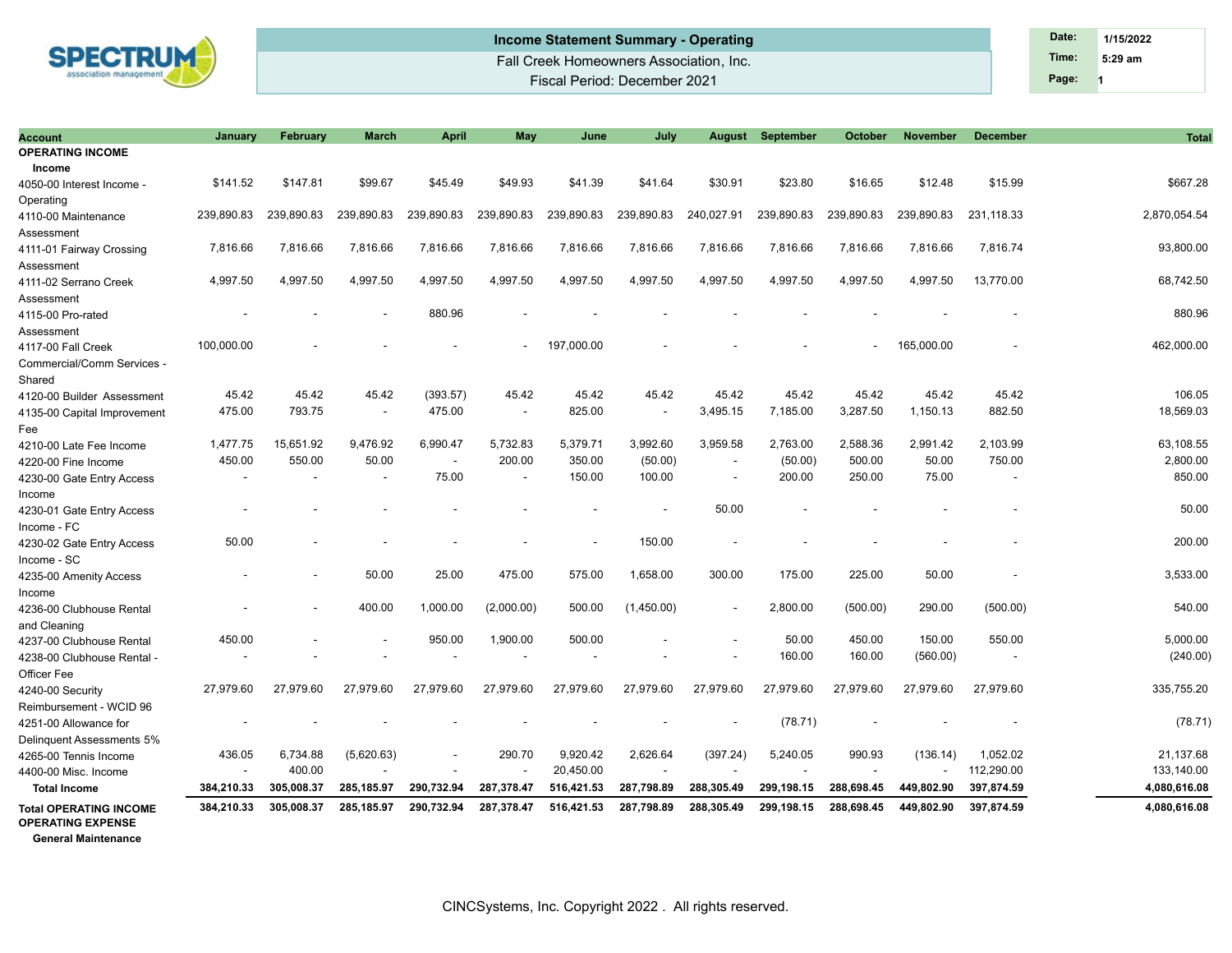

## Fall Creek Homeowners Association, Inc. Fiscal Period: December 2021 **Income Statement Summary - Operating Date: Date: Date: Date: Date: Date: 1/15/2022**

| <b>Account</b>               | January    | February   | <b>March</b> | <b>April</b>             | May         | June           | July       | <b>August</b> | <b>September</b>         | <b>October</b> | <b>November</b> | <b>December</b>          | <b>Total</b> |
|------------------------------|------------|------------|--------------|--------------------------|-------------|----------------|------------|---------------|--------------------------|----------------|-----------------|--------------------------|--------------|
| 5110-00 General              | \$8,733.62 | \$2,818.97 | \$1,567.46   | \$1,834.15               | \$11,813.18 | \$8,192.90     | \$4,743.14 | \$1,953.63    | \$20,574.33              | \$5,298.18     | \$2,430.00      | \$1,800.00               | \$71,759.56  |
| Maint./Repairs               |            |            |              |                          |             |                |            |               |                          |                |                 |                          |              |
| 5110-01 General              |            |            | 358.85       |                          |             | 358.85         | 83.23      |               | 920.00                   | 358.85         |                 | 1,217.81                 | 3,297.59     |
| Maint./Repairs - FC          |            |            |              |                          |             |                |            |               |                          |                |                 |                          |              |
| 5110-02 General              | 86.60      | 86.60      | 2,590.24     |                          |             | 303.64         |            |               |                          | 390.24         |                 |                          | 3,457.32     |
| Maint./Repairs - SC          |            |            |              |                          |             |                |            |               |                          |                |                 |                          |              |
| 5111-00 Lighting Repair &    | 19,894.95  |            | 729.99       | 1,069.97                 | 5,670.00    | 3,334.95       |            | 4,964.96      | 749.98                   | 10,357.61      | 2,317.52        | 6,620.00                 | 55,709.93    |
| Maintenance                  |            |            |              |                          |             |                |            |               |                          |                |                 |                          |              |
| 5140-00 Landscape            | 81,591.30  | 81.591.30  | 84,991.30    | 82.767.75                | 91,263.44   | 69,389.58      | 85.401.70  | 81,591.30     | 85.488.30                | 82,117.45      | 81.591.30       | 81,591.30                | 989,376.02   |
| Maintenance Contract         |            |            |              |                          |             |                |            |               |                          |                |                 |                          |              |
| 5145-00 Landscape Extras &   | 6,154.02   | 47,700.95  | 1,055.44     |                          |             | 13,941.54      |            | 32,130.08     | 21,892.19                | 64,850.10      | 21,280.34       |                          | 209,004.66   |
| Improvement                  |            |            |              |                          |             |                |            |               |                          |                |                 |                          |              |
| 5145-01 Landscape Extras &   | 1,813.19   |            |              |                          |             |                |            |               |                          |                |                 |                          | 1,813.19     |
| Improvement - FC             |            |            |              |                          |             |                |            |               |                          |                |                 |                          |              |
| 5145-02 Landscape Extras &   |            |            |              |                          |             | 757.75         |            | 1,515.50      | 3,469.41                 |                |                 |                          | 5,742.66     |
| Improvement - SC             |            |            |              |                          |             |                |            |               |                          |                |                 |                          |              |
| 5150-00 Irrigation Maint/    |            |            | 1.931.58     | 5.677.94                 | 5,682.55    | 6,497.28       |            | 2,018.16      | 6,076.38                 | 5,375.44       | 3,487.36        | 535.10                   | 37,281.79    |
| Repairs                      |            |            |              |                          |             |                |            |               |                          |                |                 |                          |              |
| 5151-00 Irrigation Maint/    |            |            |              |                          |             |                |            |               |                          | 2,239.53       |                 |                          | 2,239.53     |
| Repairs - SC                 |            |            |              |                          |             |                |            |               |                          |                |                 |                          |              |
| 5152-00 Irrigation Maint/    |            |            |              |                          | 947.38      |                |            |               | 1,135.22                 | 115.83         |                 |                          | 2,198.43     |
| Repairs - FC                 |            |            |              |                          |             |                |            |               |                          |                |                 |                          |              |
| 5155-00 Fence Maintenance    | 1,171.45   |            |              |                          |             | 2,844.51       | 26,090.00  |               |                          | 7,114.39       | 3,440.00        |                          | 40,660.35    |
| & Repair                     |            |            |              |                          |             |                |            |               |                          |                |                 |                          |              |
| 5156-00 Fence                |            |            |              | 297.69                   |             |                |            |               |                          |                |                 |                          | 297.69       |
| Maintenance/Repair- FC       |            |            |              |                          |             |                |            |               |                          |                |                 |                          |              |
| 5157-00 Fence                |            |            |              | 297.69                   |             |                |            |               |                          |                |                 |                          | 297.69       |
| Maintenance/Repairs-SC       |            |            |              |                          |             |                |            |               |                          |                |                 |                          |              |
| 5160-00 Cleaning Services    | 1,999.10   | 715.00     | 967.84       | 1,729.10                 | 1,638.47    | 2,777.57       | 2,790.67   | 1,793.47      | 2,004.10                 | 2,245.36       | 1,674.10        | 1,674.10                 | 22,008.88    |
| 5170-00 Site Signs           |            |            |              | $\overline{\phantom{a}}$ |             |                | 2,643.70   |               | $\overline{\phantom{a}}$ |                |                 |                          | 2,643.70     |
| 5175-00 Sign Maintenance     |            |            |              | $\sim$                   | 1,011.98    | $\overline{a}$ | 191.44     |               | $\sim$                   |                |                 |                          | 1,203.42     |
| 5180-00 Pest Control         |            | 800.00     |              | 584.56                   | 292.28      | 584.56         |            | 1,012.15      | 584.56                   | 1,634.56       | 985.09          |                          | 6,477.76     |
| 5185-00 Holiday Decorating   |            |            |              |                          |             |                | 25,980.22  |               | (25,980.22)              |                |                 |                          |              |
| <b>Total General</b>         | 121,444.23 | 133,712.82 | 94,192.70    | 94,258.85                | 118,319.28  | 108,983.13     | 147,924.10 | 126,979.25    | 116,914.25               | 182,097.54     | 117,205.71      | 93,438.31                | 1,455,470.17 |
| <b>Maintenance</b>           |            |            |              |                          |             |                |            |               |                          |                |                 |                          |              |
| <b>Utilities</b>             |            |            |              |                          |             |                |            |               |                          |                |                 |                          |              |
| 5220-00 Water / Sewer        | 23,240.37  | 7,179.65   | 1,587.07     | 7,703.23                 | 1,344.05    | 3,748.97       | 14,811.37  | 22,644.45     | 62,836.94                | 17,284.85      | 17,522.52       | 14,437.83                | 194,341.30   |
| 5225-00 Water - Sprinkler    |            |            | 4,726.27     |                          | 17,823.23   | 10,612.62      |            |               | (33, 162.12)             |                |                 | $\overline{\phantom{a}}$ | $\sim$       |
| System                       |            |            |              |                          |             |                |            |               |                          |                |                 |                          |              |
| 5230-00 Streetlight Electric | 17,411.12  | 17,507.89  | 14,451.78    | 19,169.60                | 17,503.14   | 17,755.46      | 17,823.30  | 18,404.54     | 18,452.65                | 18,542.21      | 17,971.37       | 17,787.92                | 212,780.98   |
| 5240-00 Telephone            | 719.52     | 451.04     | 716.22       | 437.98                   | 721.29      | 762.75         | 630.16     | 461.90        | 558.09                   | 586.51         | 578.70          | 1,963.76                 | 8,587.92     |
| 5240-01 Telephone - FC       | 322.49     | 397.72     | 397.72       | 397.72                   | 397.72      | 397.72         | 397.72     | 397.72        | 397.72                   | 397.72         | 397.72          | 397.72                   | 4,697.41     |
| 5240-02 Telephone - SC       | 397.72     | 322.49     | 322.49       | 322.49                   | 322.49      | 322.49         | 322.49     | 322.49        | 322.49                   | 322.49         | 322.49          | 322.49                   | 3,945.11     |
| 5250-00 Gas Service          | 666.65     | 683.97     | 518.82       | 396.75                   | 22.82       | 22.43          | 626.25     | 46.92         | 23.46                    | 79.02          | 57.73           | 446.23                   | 3,591.05     |
| 5260-00 Cable TV             | 123.62     | 123.62     | 123.62       | 123.62                   | 123.62      | 123.62         | 123.62     | 217.36        | 123.62                   | 123.62         | 123.62          | 123.62                   | 1,577.18     |
|                              |            |            |              |                          |             |                |            |               |                          |                |                 |                          |              |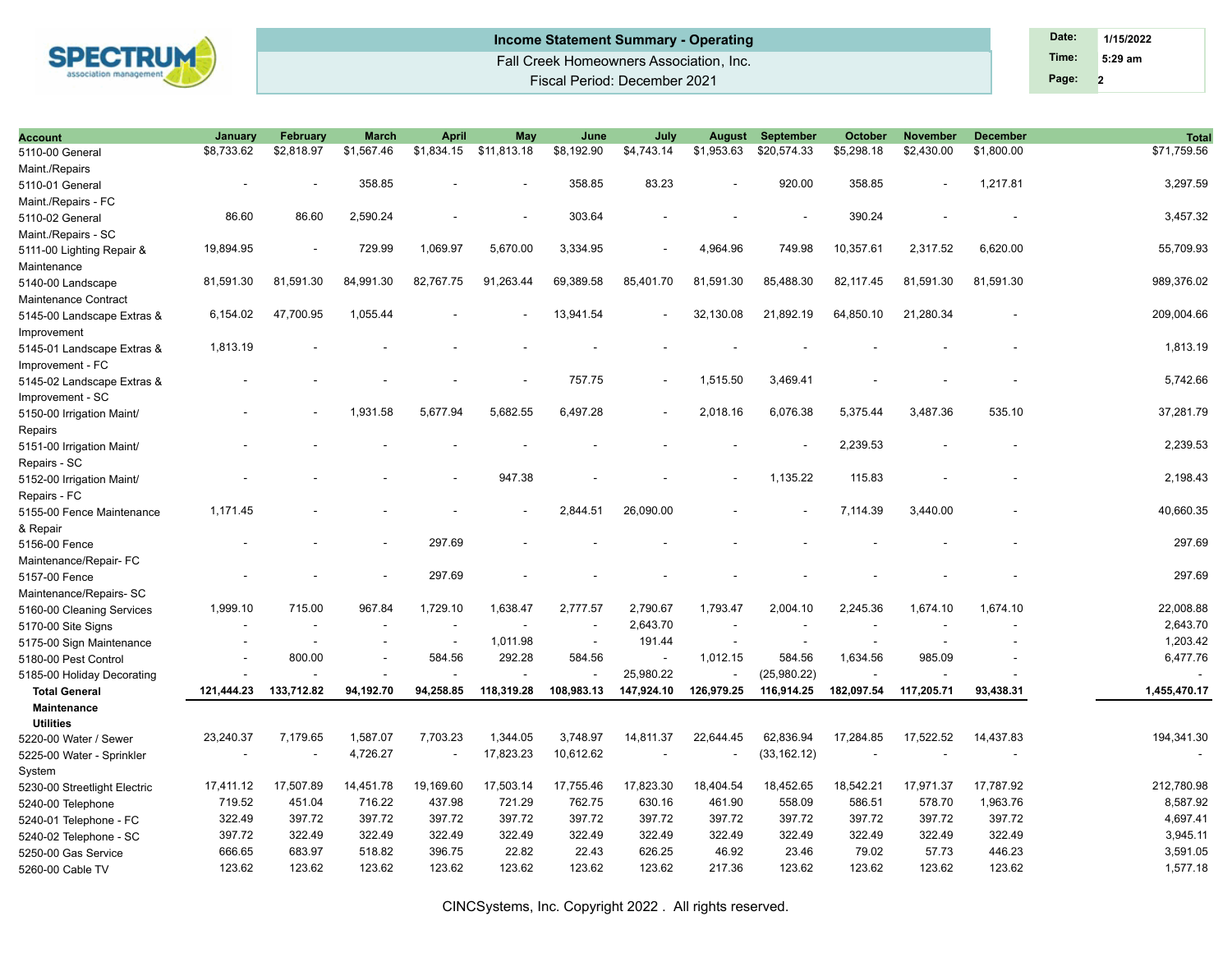

# Fall Creek Homeowners Association, Inc. Fiscal Period: December 2021 **Income Statement Summary - Operating Date: Date: Date: Date: Date: Date: 1/15/2022**

**3 Time: 5:29 am Page:**

| <b>Account</b>                     | January   | February  | <b>March</b>             | <b>April</b>             | May                      | June                     | July      | August    | <b>September</b>         | <b>October</b> | <b>November</b>          | <b>December</b>          | <b>Total</b> |
|------------------------------------|-----------|-----------|--------------------------|--------------------------|--------------------------|--------------------------|-----------|-----------|--------------------------|----------------|--------------------------|--------------------------|--------------|
| 5270-00 Trash Collection           | \$-       | \$361.85  | \$365.71                 | \$371.37                 | \$371.37                 | \$371.37                 | \$373.21  | \$374.13  | \$374.68                 | \$374.68       | \$378.72                 | \$381.30                 | \$4,098.39   |
| <b>Total Utilities</b>             | 42,881.49 | 27,028.23 | 23,209.70                | 28,922.76                | 38,629.73                | 34,117.43                | 35,108.12 | 42,869.51 | 49,927.53                | 37,711.10      | 37,352.87                | 35,860.87                | 433,619.34   |
| <b>Administrative</b>              |           |           |                          |                          |                          |                          |           |           |                          |                |                          |                          |              |
| 5310-00 General                    | 3,604.56  | 7,541.41  | 4,827.76                 | 3,272.94                 | 4,814.90                 | 5,056.20                 | 1,997.05  | 10,945.67 | 7,905.67                 | 4,665.42       | 8,414.89                 | 2,334.03                 | 65,380.50    |
| Administrative                     |           |           |                          |                          |                          |                          |           |           |                          |                |                          |                          |              |
| 5311-00 Meeting Expense            | 238.22    | 19.48     | 149.24                   | 195.48                   | 388.74                   | 247.17                   | 251.15    | 401.33    | 208.42                   | 2,961.93       | 492.84                   | 309.97                   | 5,863.97     |
| 5325-00 Storage Fees               | 400.00    | 200.00    | $\sim$                   | 200.00                   | ÷.                       | 1,497.60                 |           | 570.00    | $\overline{\phantom{a}}$ | 127.79         | $\overline{\phantom{a}}$ | 216.00                   | 3,211.39     |
| 5335-00 Internet/Web               | 3,058.77  | 2,018.87  | 4,010.20                 | 3,210.00                 | 2,806.95                 | 3,317.86                 | 2,806.95  | 3,455.22  | 3,007.88                 | 2,875.56       | 1,226.04                 | 4,824.47                 | 36,618.77    |
| Services                           |           |           |                          |                          |                          |                          |           |           |                          |                |                          |                          |              |
| 5360-00 Office Supplies            |           |           |                          |                          |                          | 178.58                   | 2,018.83  |           | (2, 244.54)              | 47.13          |                          |                          |              |
| 5370-00                            |           |           | 750.00                   |                          | $\overline{a}$           | 120.00                   |           |           |                          |                | 518.94                   |                          | 1,388.94     |
| Licenses/Fees/Permits              |           |           |                          |                          |                          |                          |           |           |                          |                |                          |                          |              |
| 5380-00                            |           |           |                          |                          | 6,720.00                 |                          |           |           |                          |                |                          |                          | 6,720.00     |
| <b>Contributions/Donations</b>     |           |           |                          |                          |                          |                          |           |           |                          |                |                          |                          |              |
| <b>Total Administrative</b>        | 7,301.55  | 9.779.76  | 9.737.20                 | 6.878.42                 | 14.730.59                | 10.417.41                | 7.073.98  | 15.372.22 | 8.877.43                 | 10.677.83      | 10.652.71                | 7,684.47                 | 119.183.57   |
| <b>Professional Services</b>       |           |           |                          |                          |                          |                          |           |           |                          |                |                          |                          |              |
| 5410-00 Management Fee             | 13,894.38 | 15,093.30 | 14,363.46                | 14,389.43                | 14,535.14                | 14,660.05                | 14,723.74 | 14,446.70 | 15,337.62                | 13,686.95      | 14,843.60                | 10,862.54                | 170,836.91   |
| 5420-00 Audit                      |           |           |                          |                          | $\overline{\phantom{a}}$ |                          |           | ÷,        | $\overline{\phantom{a}}$ | 6,200.00       |                          |                          | 6,200.00     |
| 5430-00 Legal                      |           |           | $\sim$                   | 980.00                   | 580.00                   | 910.00                   | 175.00    | 80.00     | 105.00                   | 140.00         | ÷,                       | 4,249.33                 | 7,219.33     |
| 5450-00 Pool/Rec. Ctr.             | 2,040.00  | 2,040.00  | 2,040.00                 | 2,040.00                 | 2,040.00                 | 2,040.00                 | 2,040.00  | 2,040.00  | 2,040.00                 | 2,040.00       | 2,040.00                 | 2,040.00                 | 24,480.00    |
| Administration                     |           |           |                          |                          |                          |                          |           |           |                          |                |                          |                          |              |
| <b>Total Professional</b>          | 15,934.38 | 17,133.30 | 16,403.46                | 17,409.43                | 17,155.14                | 17,610.05                | 16,938.74 | 16,566.70 | 17,482.62                | 22,066.95      | 16,883.60                | 17,151.87                | 208,736.24   |
| <b>Services</b>                    |           |           |                          |                          |                          |                          |           |           |                          |                |                          |                          |              |
| <b>Insurance &amp; Taxes</b>       |           |           |                          |                          |                          |                          |           |           |                          |                |                          |                          |              |
| 5540-00 Insurance Expense          | 17,435.98 | 16,048.26 | 7,067.91                 | 7,067.91                 | 7,067.91                 | 7.067.91                 | 7,067.91  | 7.067.91  | 7,067.91                 | 7,067.91       | 7,067.91                 | 7,067.91                 | 104,163.34   |
| 5550-00 Taxes                      |           |           | $\overline{\phantom{a}}$ | $\overline{\phantom{a}}$ | 1,700.00                 | $\overline{\phantom{a}}$ |           | 437.17    | $\overline{\phantom{a}}$ | 85.28          | 340.26                   | 96.77                    | 2,659.48     |
| <b>Total Insurance &amp; Taxes</b> | 17,435.98 | 16,048.26 | 7,067.91                 | 7,067.91                 | 8,767.91                 | 7,067.91                 | 7,067.91  | 7,505.08  | 7,067.91                 | 7,153.19       | 7,408.17                 | 7,164.68                 | 106,822.82   |
| <b>Lake Maintenance</b>            |           |           |                          |                          |                          |                          |           |           |                          |                |                          |                          |              |
| 5620-00 Lake Maintenance           | 1,415.95  | 1,628.67  | 2,796.95                 | 2,385.78                 | 1,966.91                 | 1,366.76                 | 2,731.78  | 1,941.38  | 1,954.85                 | 1,703.54       | 2,184.07                 | 1,344.90                 | 23,421.54    |
| 5620-01 Lake Maintenance -         | 1,036.40  | 1.042.89  | 900.00                   | 260.16                   | 1,475.95                 | 900.00                   | 1,356.29  | 1,428.45  | 1,614.45                 | 1,408.13       | 1,713.36                 | 1.387.14                 | 14,523.22    |
| FC                                 |           |           |                          |                          |                          |                          |           |           |                          |                |                          |                          |              |
| 5620-02 Lake Maintenance -         | 642.43    | 794.91    | 885.78                   | 600.00                   | 885.78                   | 742.89                   | 1.385.90  | 1.234.35  | 1,028.67                 | 1,501.19       | 1.362.03                 | 954.08                   | 12,018.01    |
| SC                                 |           |           |                          |                          |                          |                          |           |           |                          |                |                          |                          |              |
| <b>Total Lake Maintenance</b>      | 3,094.78  | 3,466.47  | 4,582.73                 | 3,245.94                 | 4,328.64                 | 3,009.65                 | 5,473.97  | 4,604.18  | 4,597.97                 | 4,612.86       | 5,259.46                 | 3,686.12                 | 49,962.77    |
| <b>Security Expense</b>            |           |           |                          |                          |                          |                          |           |           |                          |                |                          |                          |              |
| 5750-00 Patrol Services            | 36,271.00 | 37,184.00 | 37,184.00                | 37,869.00                | 37,184.00                | 37,464.00                | 37,184.00 | 37,184.00 | 74,933.77                | 37,184.00      | 37,184.00                | 37,184.00                | 484,009.77   |
| 5760-00 Alarm Monitoring           |           |           |                          |                          | 10.00                    | $\sim$                   |           |           |                          |                | $\overline{\phantom{a}}$ | $\overline{\phantom{a}}$ | 10.00        |
| 5770-00 False Alarms               |           | 150.00    | $\sim$                   | 75.00                    | 75.00                    | 75.00                    |           | 150.00    | ÷.                       |                | 225.00                   | ÷.                       | 750.00       |
| <b>Total Security Expense</b>      | 36,271.00 | 37,334.00 | 37,184.00                | 37,944.00                | 37,269.00                | 37,539.00                | 37,184.00 | 37,334.00 | 74,933.77                | 37,184.00      | 37,409.00                | 37,184.00                | 484,769.77   |
| <b>Committees</b>                  |           |           |                          |                          |                          |                          |           |           |                          |                |                          |                          |              |
| 5810-00 Community Events           | 10.81     | 1.623.65  | 7.655.87                 | 578.38                   | 16,501.26                | (788.11)                 | 1,289.83  | 3,098.50  | 1,514.38                 | 8,223.38       | 18,730.25                | 699.19                   | 59,137.39    |
| 5815-00 Tennis Coach               | 880.00    |           |                          | 4.900.00                 | 1,800.00                 | $\overline{\phantom{a}}$ |           | 10,948.28 | 145.70                   |                | 2,580.00                 | 2,380.00                 | 23,633.98    |
| Payments                           |           |           |                          |                          |                          |                          |           |           |                          |                |                          |                          |              |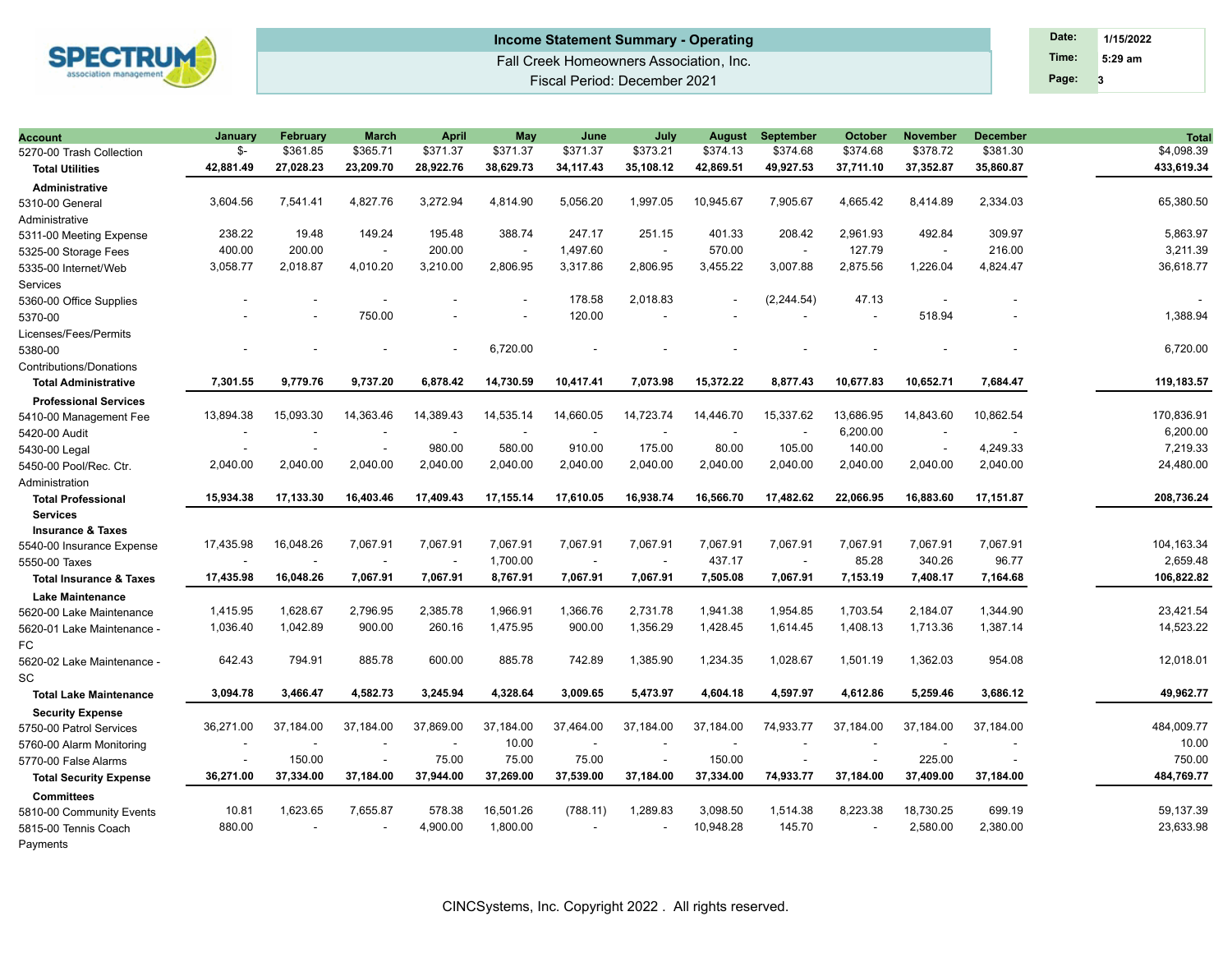

## Fall Creek Homeowners Association, Inc. Fiscal Period: December 2021 **Income Statement Summary - Operating Date: Date: Date: Date: Date: Date: 1/15/2022**

**4 Time: 5:29 am Page:**

| <b>Account</b>                 | January                  | <b>February</b> | <b>March</b> | <b>April</b>             | May            | June       | July      | <b>August</b> | <b>September</b>         | <b>October</b>           | <b>November</b> | <b>December</b>          | <b>Total</b>             |
|--------------------------------|--------------------------|-----------------|--------------|--------------------------|----------------|------------|-----------|---------------|--------------------------|--------------------------|-----------------|--------------------------|--------------------------|
| 5820-00 YOM & Christmas        | \$398.96                 | \$-             | \$-          | \$-                      | $\mathbb{S}^-$ | \$-        | \$686.52  | \$-           | \$25,980.22              | \$-                      | \$-             | \$26,406.68              | \$53,472.38              |
| Decorations                    |                          |                 |              |                          |                |            |           |               |                          |                          |                 |                          |                          |
| 5830-00 Parks and Trails       |                          |                 | 15.98        |                          |                |            |           |               | 42,485.51                |                          |                 |                          | 42,501.49                |
| Committee                      |                          |                 |              |                          |                |            |           |               |                          |                          |                 |                          |                          |
| 5845-00 Crime Watch            |                          |                 |              |                          |                |            |           |               | 635.86                   |                          | 408.16          |                          | 1,044.02                 |
| Committee                      |                          |                 |              |                          |                |            |           |               |                          |                          |                 |                          |                          |
| 5850-00 National Night Out     |                          |                 |              |                          |                |            |           | 296.78        | 2,466.03                 | 162.16                   | 179.95          |                          | 3,104.92                 |
| 5855-00 Marketing Committee    |                          | 1,200.00        |              | 1,200.00                 |                |            | 1,025.00  |               | $\overline{\phantom{a}}$ | 1,679.70                 |                 |                          | 5,104.70                 |
| 5865-00 Welcome Committee      |                          |                 |              |                          |                |            |           |               |                          | $\overline{\phantom{a}}$ | 2,240.78        |                          | 2,240.78                 |
| <b>Total Committees</b>        | 1,289.77                 | 2,823.65        | 7,671.85     | 6,678.38                 | 18,301.26      | (788.11)   | 3,001.35  | 14,343.56     | 73,227.70                | 10,065.24                | 24,139.14       | 29,485.87                | 190,239.66               |
| <b>Entry Maintenance</b>       |                          |                 |              |                          |                |            |           |               |                          |                          |                 |                          |                          |
| 6010-01 Entry Gate             | 297.69                   | 416.77          | 1,344.47     | 297.69                   | 17,025.18      | (8,214.90) | 297.69    | 920.13        | 7,190.40                 | 439.26                   | 297.69          | 416.77                   | 20,728.84                |
| Maintenance - FC               |                          |                 |              |                          |                |            |           |               |                          |                          |                 |                          |                          |
| 6010-02 Entry Gate             | 297.69                   | 297.69          | 297.69       | 297.69                   | 119.08         | 297.69     | 297.69    | 297.69        | 297.69                   | 297.69                   | 297.69          | 928.79                   | 4,024.77                 |
| Maintenance - SC               |                          |                 |              |                          |                |            |           |               |                          |                          |                 |                          |                          |
| 6050-01 Private Street         |                          |                 |              |                          |                |            | 119.08    |               |                          |                          |                 |                          | 119.08                   |
| Maintenance - FC               |                          |                 |              |                          |                |            |           |               |                          |                          |                 |                          |                          |
| 6050-02 Private Street         |                          |                 |              |                          |                |            |           |               | 297.69                   | (297.69)                 |                 |                          | $\overline{\phantom{a}}$ |
| Maintenance - SC               |                          |                 |              |                          |                |            |           |               |                          |                          |                 |                          |                          |
| <b>Total Entry Maintenance</b> | 595.38                   | 714.46          | 1,642.16     | 595.38                   | 17,144.26      | (7,917.21) | 714.46    | 1,217.82      | 7,785.78                 | 439.26                   | 595.38          | 1,345.56                 | 24,872.69                |
| Pool                           |                          |                 |              |                          |                |            |           |               |                          |                          |                 |                          |                          |
| 6125-00 Pool Maint/ Repair     | 3,363.17                 | 1,651.36        | 10,129.39    | 2,594.19                 | 539.95         |            | 1,960.00  | 3,691.21      | 2,215.56                 | 21,101.22                | 2,200.03        | 948.96                   | 50,395.04                |
| 6130-00 Extra Lifeguards       | $\overline{\phantom{a}}$ |                 |              | $\overline{\phantom{a}}$ | ÷,             |            | 450.00    | ÷,            |                          | $\overline{\phantom{a}}$ |                 |                          | 450.00                   |
| 6135-00 Pool Management        | 2,354.44                 | 2,354.44        | 2,804.44     | 10,194.86                | 25,667.75      | 45,451.15  | 45,668.54 | 34,782.54     | 9,527.54                 | 2,354.44                 | 2,354.44        | 2,441.04                 | 185,955.62               |
| <b>Total Pool</b>              | 5,717.61                 | 4,005.80        | 12,933.83    | 12,789.05                | 26,207.70      | 45,451.15  | 48,078.54 | 38,473.75     | 11,743.10                | 23,455.66                | 4,554.47        | 3,390.00                 | 236,800.66               |
| <b>Amenity Center</b>          |                          |                 |              |                          |                |            |           |               |                          |                          |                 |                          |                          |
| 6225-00 Amenity Access         |                          |                 |              |                          | 519.60         |            |           |               |                          |                          |                 |                          | 519.60                   |
| Repairs                        |                          |                 |              |                          |                |            |           |               |                          |                          |                 |                          |                          |
| 6230-00 Clubhouse Supplies     | 76.81                    | 203.47          |              | 601.10                   | 842.47         | 254.23     | 777.44    | 487.94        | 357.73                   | 430.81                   | 359.85          | 313.51                   | 4,705.36                 |
| 6232-00 Clubhouse Rental -     |                          |                 |              | $\overline{\phantom{a}}$ | 173.20         |            |           |               |                          |                          | 640.00          | $\overline{\phantom{a}}$ | 813.20                   |
| Officer Fee                    |                          |                 |              |                          |                |            |           |               |                          |                          |                 |                          |                          |
| 6235-00 Fitness Center         | 69.69                    | 378.88          | 795.16       | 437.74                   | 908.63         | 436.00     | 301.97    | 448.57        | 648.11                   | 1,077.65                 | 490.52          | 21.32                    | 6,014.24                 |
| Expense                        |                          |                 |              |                          |                |            |           |               |                          |                          |                 |                          |                          |
| 6241-00 Key Fob Expense-       |                          |                 |              | 584.55                   |                |            |           |               |                          |                          |                 |                          | 584.55                   |
| FC                             |                          |                 |              |                          |                |            |           |               |                          |                          |                 |                          |                          |
| 6242-00 Key Fob Expense-       |                          | (150.00)        |              | 584.55                   |                |            |           |               |                          |                          |                 |                          | 434.55                   |
| SC                             |                          |                 |              |                          |                |            |           |               |                          |                          |                 |                          |                          |
| 6250-00 Playground Repair &    | 19,010.93                |                 | 3,644.78     |                          |                |            |           |               |                          | 487.13                   | 9,120.06        |                          | 32,262.90                |
| Maintenance                    |                          |                 |              |                          |                |            |           |               |                          |                          |                 |                          |                          |
| 6255-00 Tennis Court Repair    | 333.82                   | 572.50          | 2,681.88     | $\overline{\phantom{a}}$ | 1,458.84       |            | 533.68    | 3,617.83      | (598.20)                 | 2,657.27                 | 232.12          | 650.00                   | 12,139.74                |
| & Maintenance                  |                          |                 |              |                          |                |            |           |               |                          |                          |                 |                          |                          |
| <b>Total Amenity Center</b>    | 19,491.25                | 1,004.85        | 7,121.82     | 2,207.94                 | 3,902.74       | 690.23     | 1,613.09  | 4,554.34      | 407.64                   | 4,652.86                 | 10,842.55       | 984.83                   | 57,474.14                |
| <b>Other Expense</b>           |                          |                 |              |                          |                |            |           |               |                          |                          |                 |                          |                          |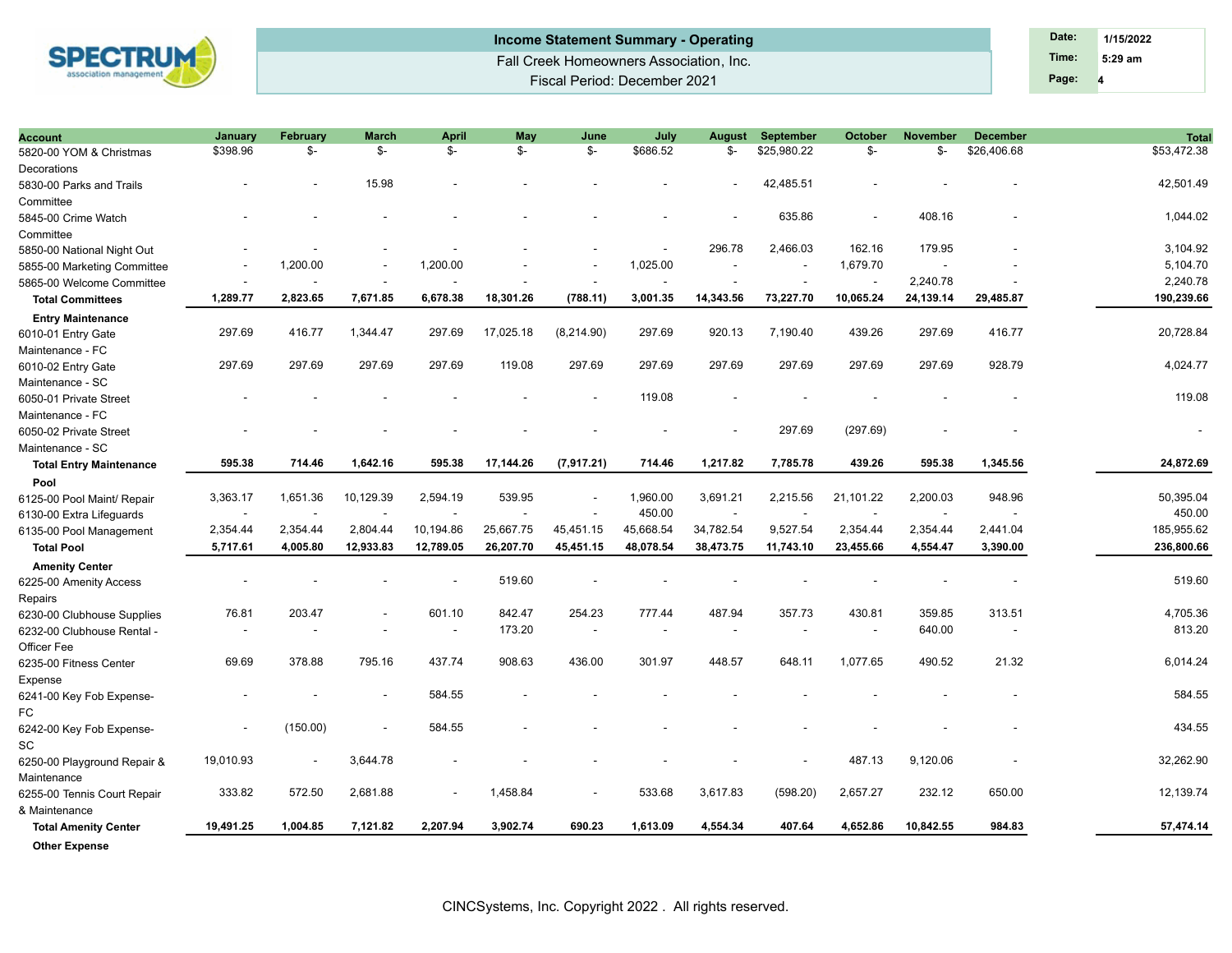| <b>SPECTRUM</b><br>ociation manager |
|-------------------------------------|
|                                     |

| Income Statement Summary - Operating    | Date: | 1/15/2022 |
|-----------------------------------------|-------|-----------|
| Fall Creek Homeowners Association, Inc. | Time: | $5:29$ am |
| Fiscal Period: December 2021            | Page: |           |

| <b>Account</b>                 | January    | <b>February</b> | March      | <b>April</b>             | <b>May</b>   | June       | July         | <b>August</b> | September                | October     | November                 | <b>December</b> | <b>Tota</b>  |
|--------------------------------|------------|-----------------|------------|--------------------------|--------------|------------|--------------|---------------|--------------------------|-------------|--------------------------|-----------------|--------------|
| 6300-01 Transfer to Reserve    | ক-         |                 |            | .ኤ–                      | .ኤ–          | — პი       | ა-           |               |                          |             | m-                       | \$115,000.00    | \$115,000.00 |
| - FC                           |            |                 |            |                          |              |            |              |               |                          |             |                          |                 |              |
| 6300-02 Transfer to Reserve    | . .        |                 | . .        | $\overline{\phantom{0}}$ | $\sim$       | $\sim$     | $\sim$       |               | $\overline{\phantom{0}}$ |             | $\overline{\phantom{a}}$ | 54,000.00       | 54,000.00    |
| - SC                           |            |                 |            |                          |              |            |              |               |                          |             |                          |                 |              |
| <b>Total Other Expense</b>     |            |                 |            | $\overline{\phantom{a}}$ | $\sim$       | $\sim$     | $\sim$       |               |                          |             |                          | 169.000.00      | 169,000.00   |
| <b>Total OPERATING EXPENSE</b> | 271.457.42 | 253.051.60      | 221.747.36 | 217.998.06               | 304,756.25   | 256,180.64 | 310,178.26   | 309,820.41    | 372.965.70               | 340.116.49  | 272.303.06               | 406.376.58      | 3,536,951.83 |
| Net Income:                    | 112,752.91 | 51,956.77       | 63,438.61  | 72,734.88                | (17, 377.78) | 260,240.89 | (22, 379.37) | (21,514.92)   | (73,767.55)              | (51,418.04) | 177,499.84               | (8,501.99)      | 543,664.25   |